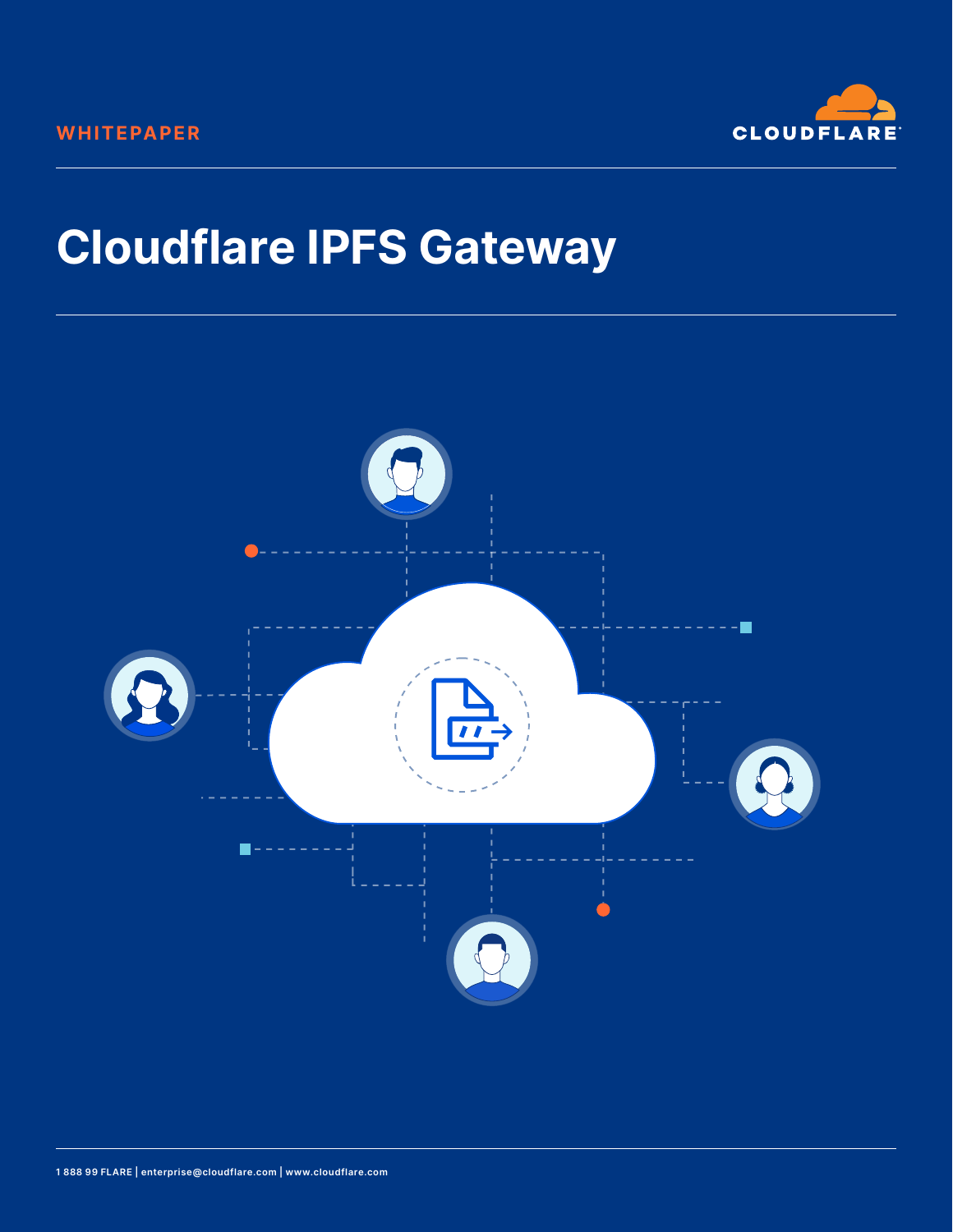#### **INDEX**

| <b>Disclaimer</b>                                                                                                                                                                                                    | $\overline{\mathbf{3}}$ |
|----------------------------------------------------------------------------------------------------------------------------------------------------------------------------------------------------------------------|-------------------------|
| <b>Overview</b>                                                                                                                                                                                                      | $\overline{\mathbf{4}}$ |
| <b>Challenges with the centralized web</b>                                                                                                                                                                           | $5\phantom{1}$          |
| <b>Understanding dWeb/IPFS, benefits &amp; use cases</b><br>dWeb/IPFS tenets & important points<br>Decentralization/durability<br>Trust/verification<br>No more siloed data<br>Locality/performance<br>Deduplication | 6                       |
| <b>Why Cloudflare IPFS Gateway?</b><br>Cloudflare IPFS Gateway capabilities<br>Benefits of Cloudflare IPFS Gateway                                                                                                   | 12                      |
| <b>Cloudflare IPFS Gateway architecture &amp; design</b><br>Traffic flow<br>Caching IPFS content                                                                                                                     | 14                      |
| <b>Summary</b>                                                                                                                                                                                                       | 17                      |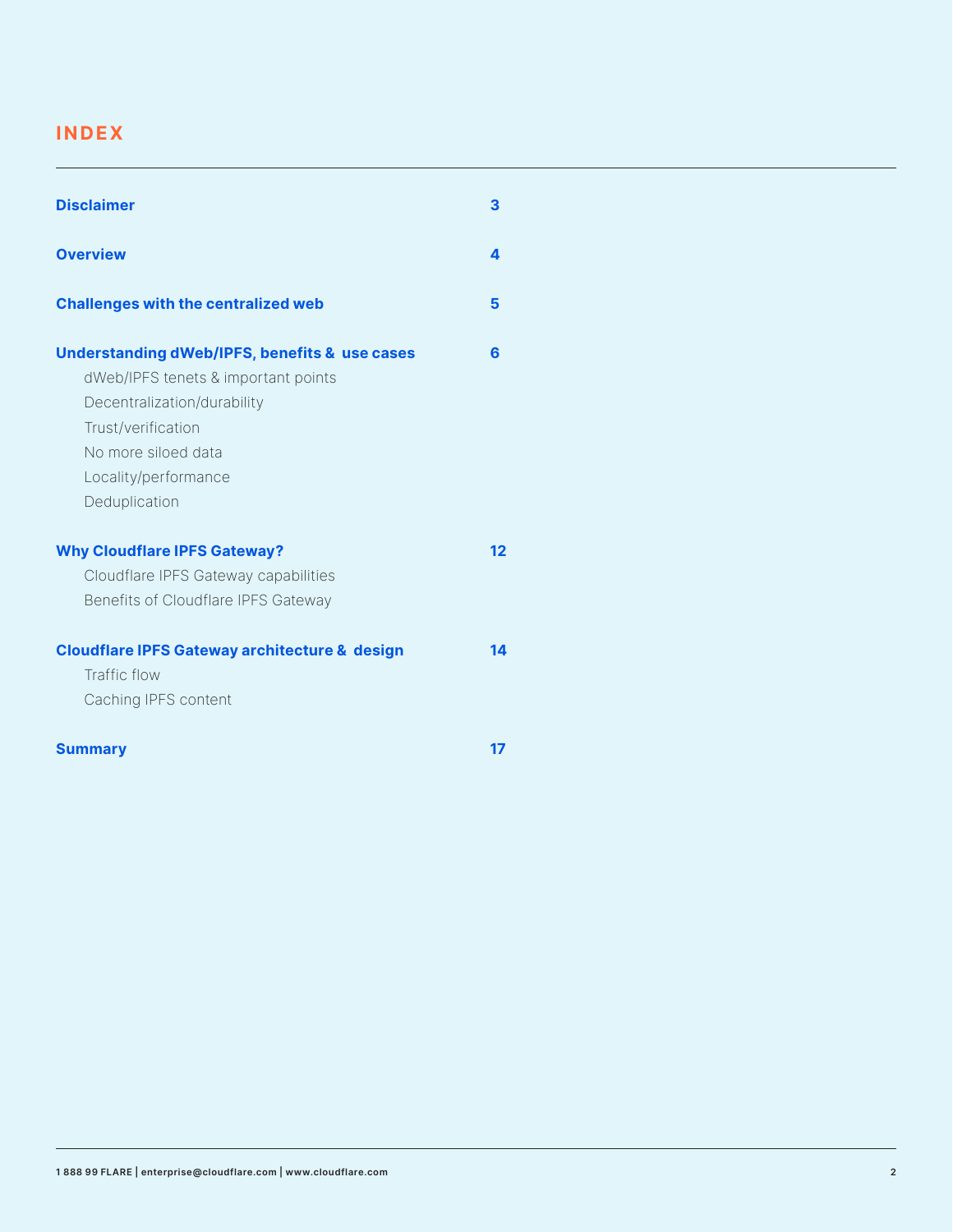## **Disclaimer**

The architecture and respective behavior of Cloudflare IPFS Gateway as described in this document is what is intended for general availability (GA). As this document was written before GA, it is possible that some of the technical details, architecture, features or decisions on what is released may change prior to GA.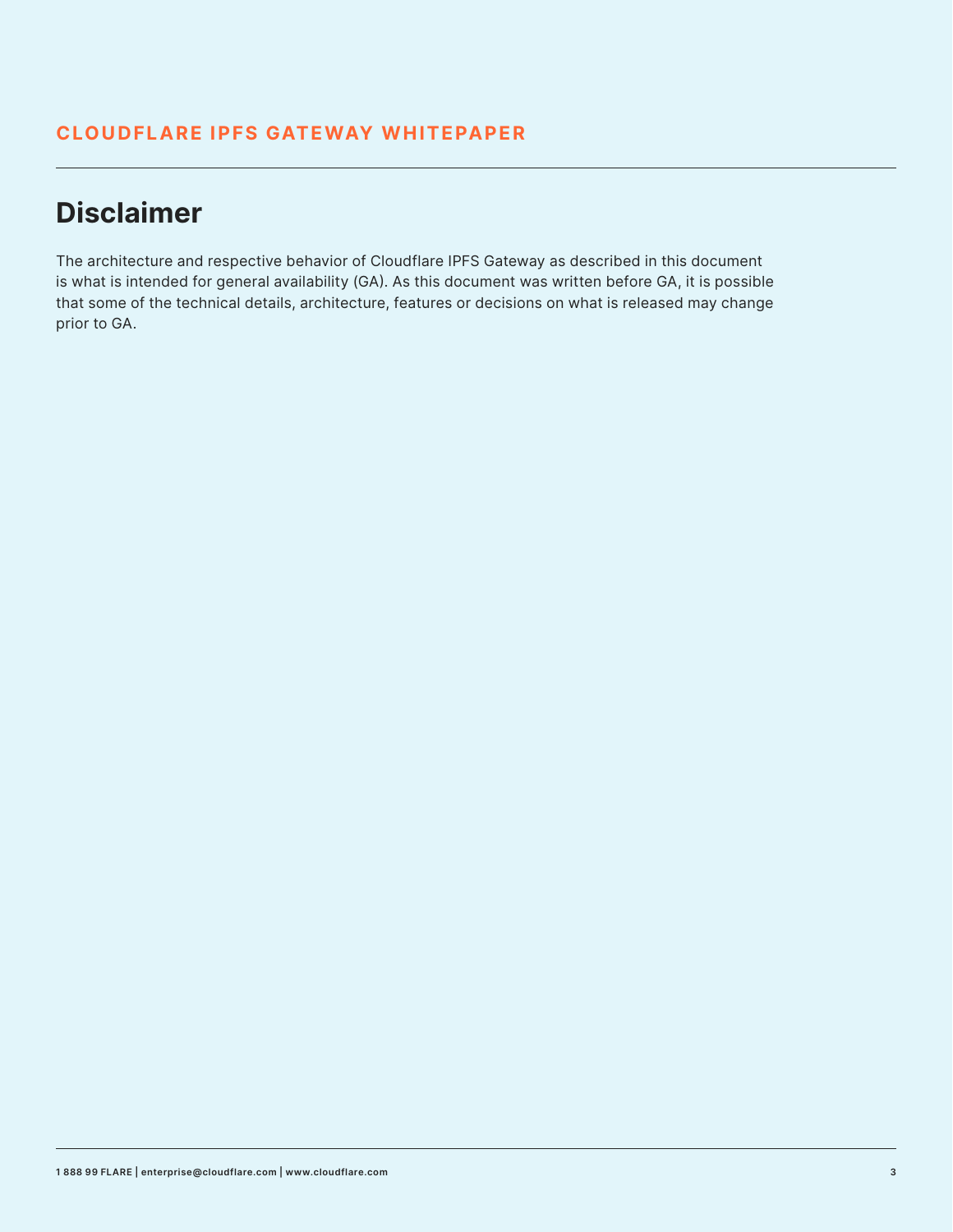## **Overview**

The Interplanetary File System (IPFS) is a protocol and peer-to-peer (P2P) distributed network for storing and sharing data; the nodes within an IPFS network contribute to a distributed file system. IPFS is a key component in enabling a decentralized, distributed version of the web (dWeb) as compared to today's centralized web model.

This whitepaper discusses the challenges of the current centralized web (Web 2.0), how IPFS helps alleviate these challenges and move towards a decentralized web (Web 3.0 or Web3), and the benefits of Cloudflare IPFS Gateway.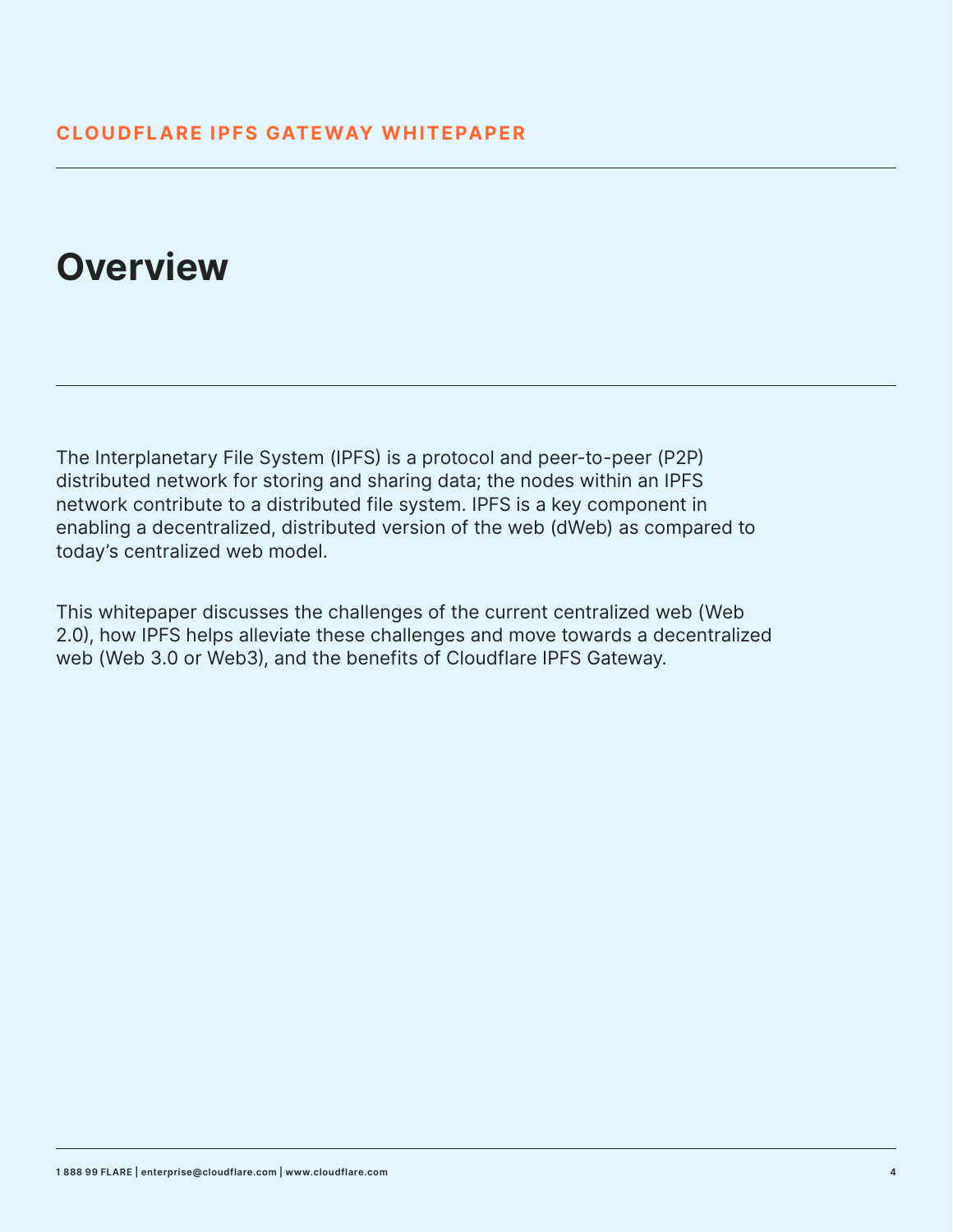## **Challenges with the centralized web**



The web as we know it today has developed around a host-centric model of end users (clients) requesting content from central repositories (servers on-premise or in the cloud). For example, a client (web browser on a computer or mobile device) will send an HTTP request to a web server listening for requests on a specific port. Once a request is received, the web server returns a response to the client. This current model presents several challenges, highlighted below.

- **Durability:** If the centralized server(s) providing the content/asset is unavailable or experiences an event where the content is lost, the content disappears from the Web.
- **Trust/Verification:** In today's Web 2.0, location-based addressing does not inherently enforce that users receive what they are requesting; additional measures must be taken to ensure the content received is what was requested and that it has not been tampered with.
- **Siloed Data:** Data tends to become siloed in centralized repositories and is not easily shared among applications and users. Although integrations and methods may exist in some cases to export data, with IPFS, there is no proprietary walled garden and reliance on support; the data is decentralized and anyone can use a different interface to access it.
- **Locality/Performance:** Content may be served from a centralized location not necessarily local or close to end users, thus resulting in higher latency. A centralized location requires additional resources and intervention to scale out as demand increases. Additionally, downloading content has latency tied to the 1:1 relationship between client and server.
- **Duplication:** Multiple people can publish the same content/file, creating duplication; further, if changes are made to the content, the entire content/file is republished.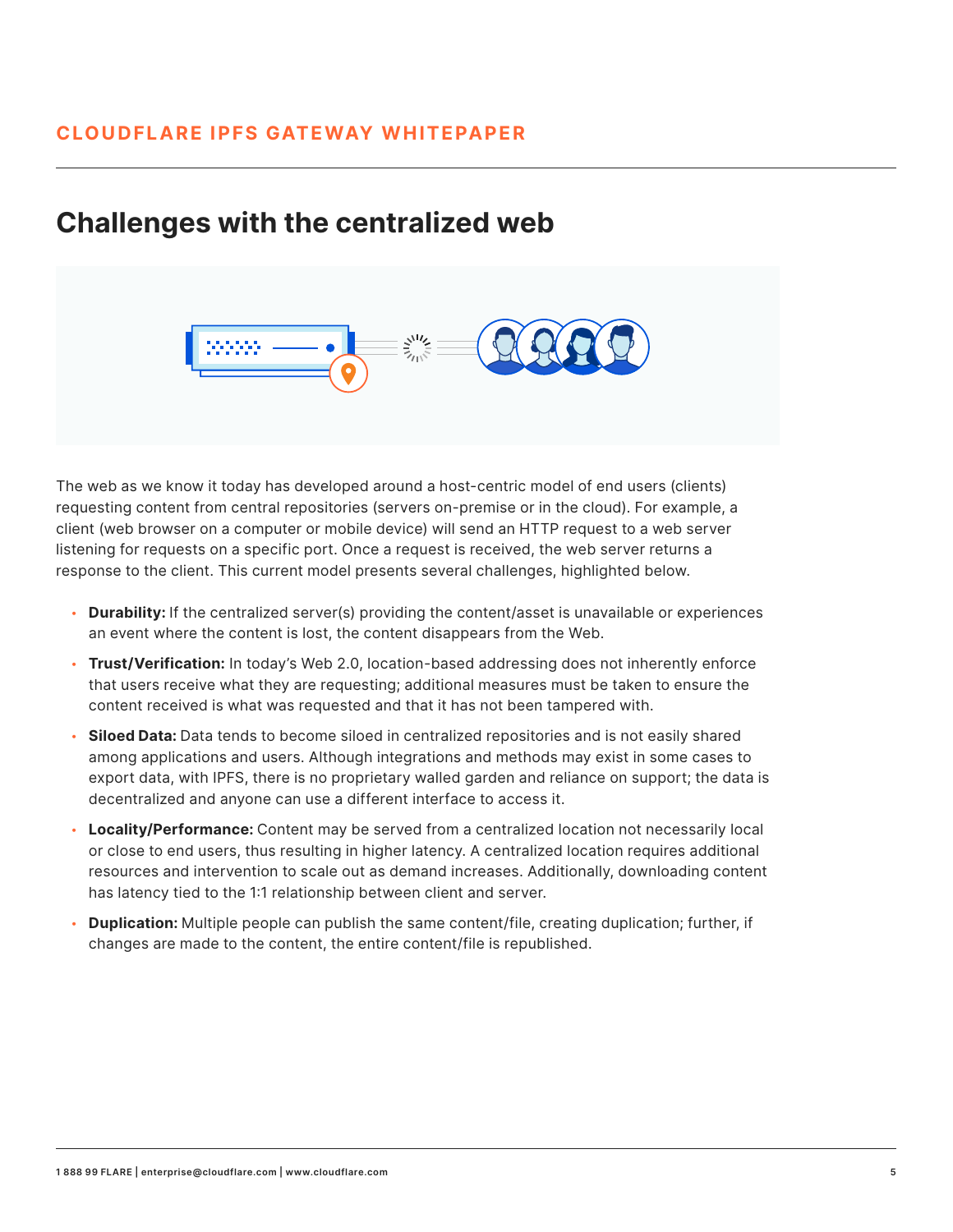## **Understanding dWeb/IPFS, benefits and use cases**

#### **Two central tenets of dWeb are:**

- 1. There is no central entity responsible for storing and serving web content.
- 2. It is a trustless model with immutability and verification implicitly built in.

IPFS provides the storage layer for dWeb. It can be envisioned as a network of interconnected nodes that are able to communicate and share data with each other using the same protocols. This model aligns more to the original concept of the Web as a decentralized network of connected devices. IPFS exhibits the two central tenets of dWeb — decentralization and a trustless model, where verification is built in.

IPFS uses many different protocols for importing, naming, finding, and fetching data. A deep dive into all the associated protocols and how IPFS operates is outside the scope of this document, but a few important points to note:

- IPFS is a P2P network and thus inherently distributed; at any time a node on the network will be connected to a subset of other nodes on the network.
- IPFS references and retrieves data/content using content-based addressing via content identifiers (CIDs); a CID consists of a cryptographic hash, and every object stored in IPFS has a unique CID.
- Any content stored in IPFS is immutable; updating the content creates a new object with a new CID.
- Large content/objects are by default split into 256 kiB objects (note: the size is a configurable option up to 1 MiB). IPFS creates an empty IPFS object that links to all the pieces of the content. There are some inherent benefits to this chunking of data, in that the objects/blocks can spread across a greater number of hosts. Also, the chunking into multiple objects/blocks provides for native deduplication: the same blocks can be used for updated or different content where applicable.
- IPFS uses garbage collection to free disk space on IPFS nodes by deleting data it no longer needs. An IPFS node can protect data from garbage collection by pinning data. Pinning data tells IPFS to always keep a given object somewhere; by default this is the local node. There are also pinning services that can pin data, enabling the data to persist in IPFS without the user running IPFS nodes of their own for pinning.
- As discussed, content in IPFS is retrieved via CIDs. However, since content is immutable, as updates are made, new CIDs are created. Any updates to content changes the CID a user may want to provide for the latest update. There are solutions such as InterPlanetary Name System (IPNS), DNSLink, and Ethereum Name Service (ENS), which a user can use to map an IPFS hash/ CID to a mutable address. A detailed discussion of each of these solutions is outside the scope of this paper.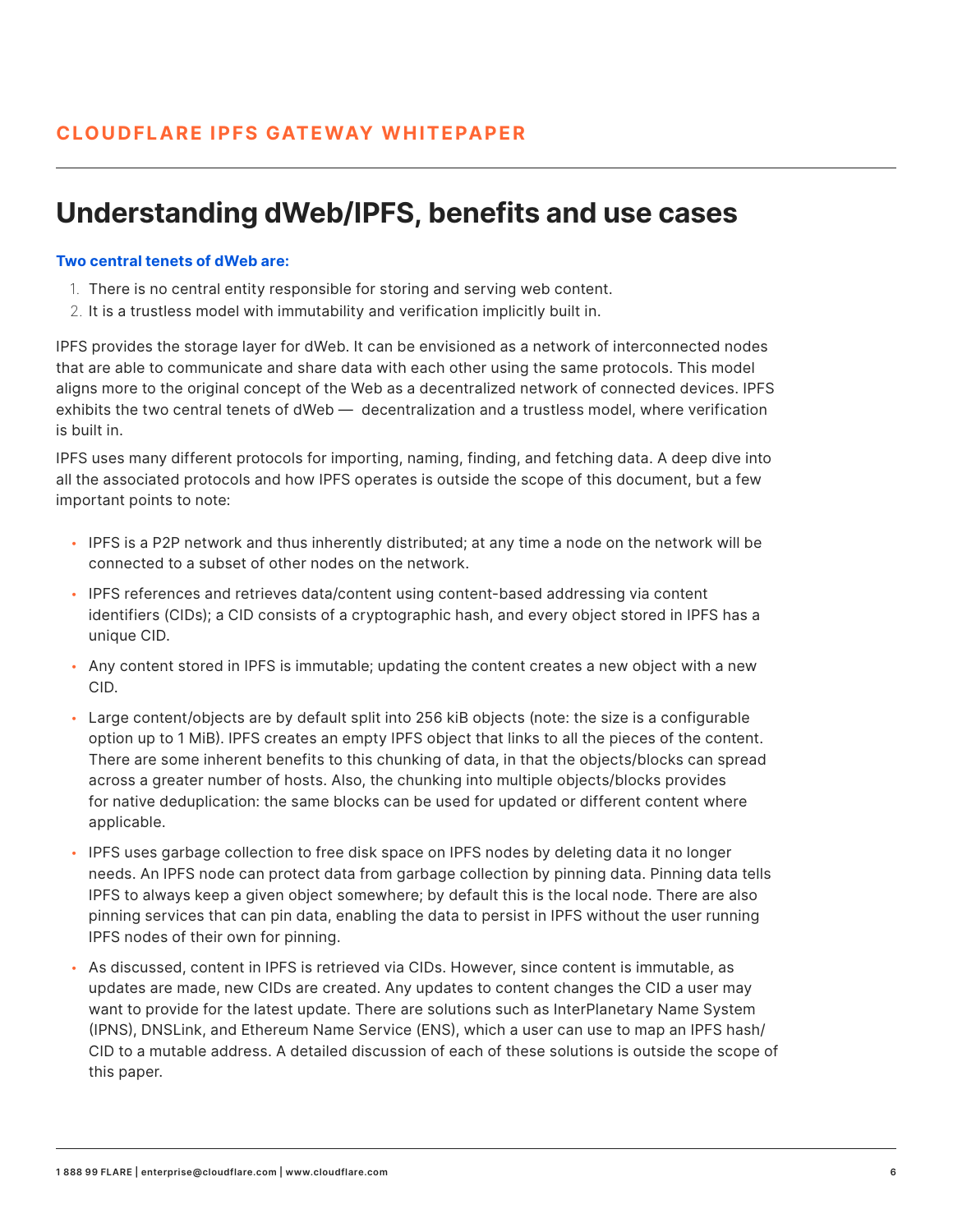The multiple benefits of IPFS and how it resolves the challenges of the centralized web are discussed in more detail below.

#### **Decentralization / Durability**

With IPFS, there is no central provider designated to serve content. Instead, each node is equal with any node capable of serving the content. Figure 1 and Figure 2 below show the difference between the current centralized Web and the dWeb model with IPFS.



Figure 1: Centralized Web (Server-based) Figure 2: dWeb (P2P)

#### **The benefits of the dWeb/P2P model are:**

- 1. Anyone can publish content without having to rely on a single hosting provider. Instead of being locked in to one vendor, users have the flexibility to use multiple vendors and access the content with a consistent interface regardless of vendor. Users can use their own environment/nodes for pinning and persistence, use multiple free or commercial providers, or use a combination of their own nodes and pinning services.
- 2. Content is decentralized, so availability is increased because multiple nodes can serve the content. If one node goes offline, the other available IPFS nodes will still be able to serve the content.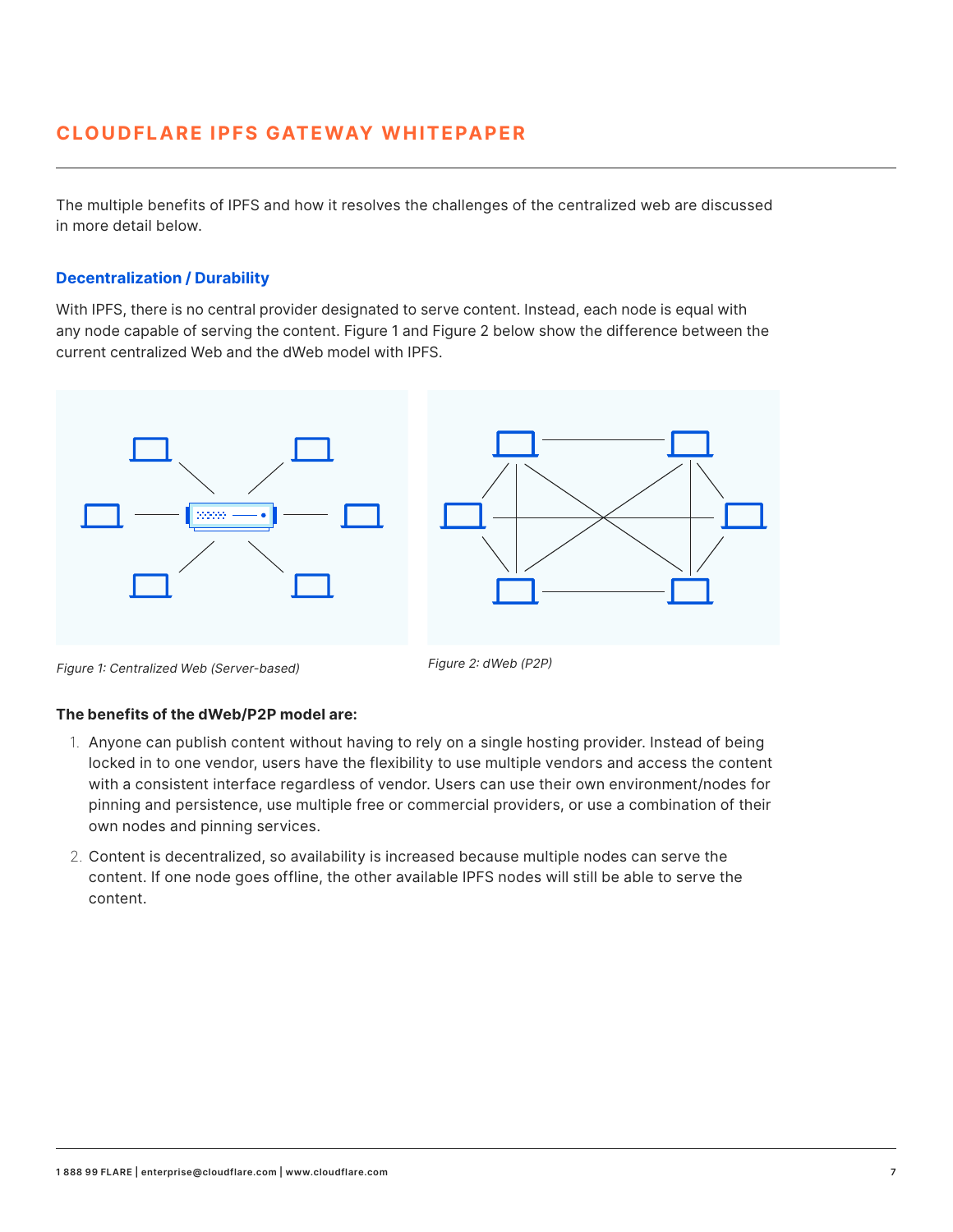#### **Trust/verification**

With HTTPS, users can have a secure encrypted connection to a site. However, since HTTP uses location-based addressing, there is no guarantee that users will receive the content they requested. If a server is hacked, users may receive tampered or malicious content. There is no inherent verification and users are explicitly trusting the provider.

With IPFS, trust and verification are implicitly built into the system using cryptography. When a file is added to IPFS, it is immutable and is referenced via a unique hash or CID. The cryptographic hashes associated with content stored in IPFS are the basis for content-based addressing. When a client makes a request, it requests the content knowing its CID. Also, when a naming service such as IPNS, DNSLink, or ENS is used, eventually the request does resolve to a CID for the requested object/content.

Figure 3 and Figure 4 below show the difference between location-based addressing as used today with HTTP and content-based addressing as used with IPFS.



#### **Location-based Addressing Example**

Location-based addressing provides no guarantee that what a user receives is what they intended to receive.

http://example.com/picture.jpg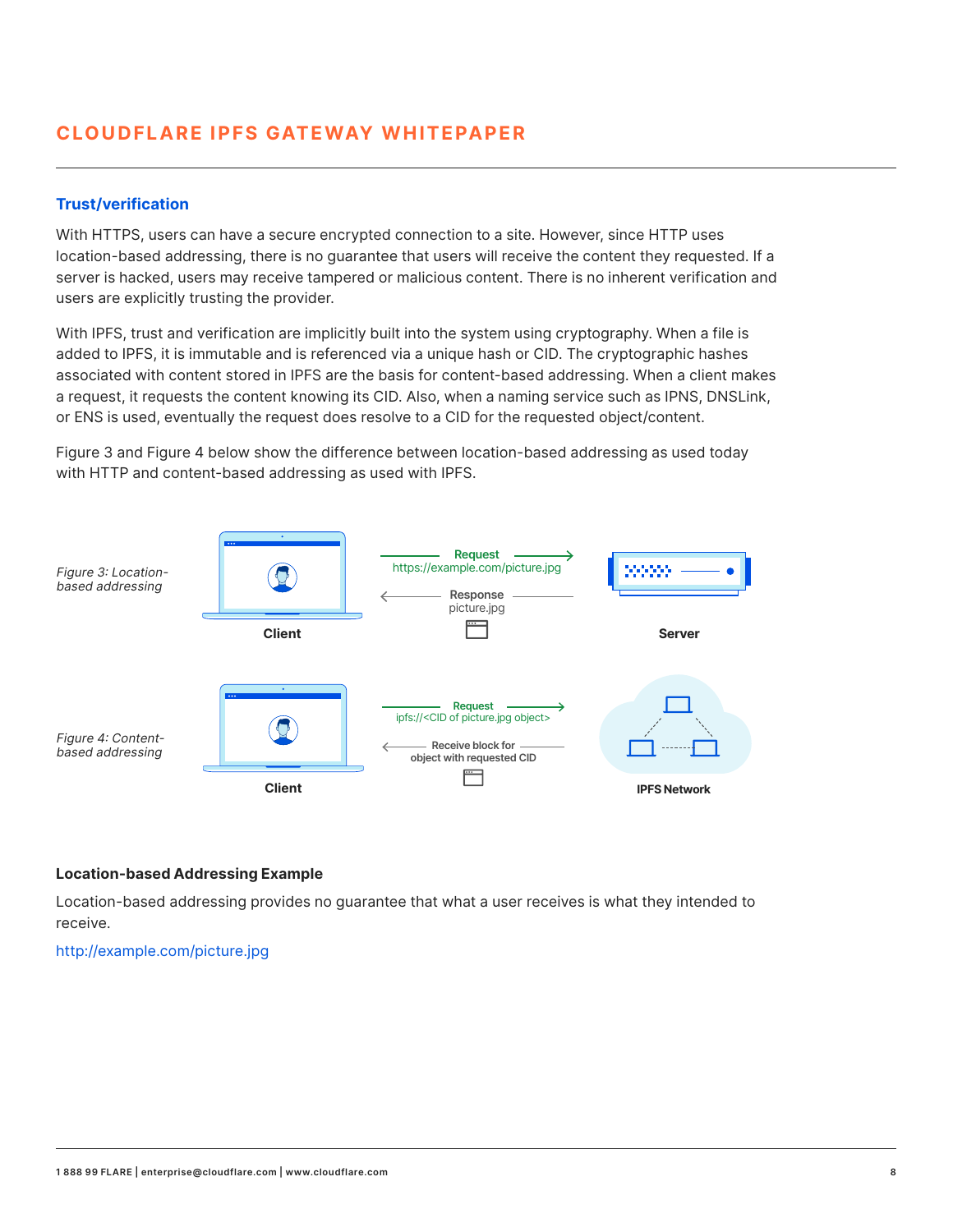#### **Content-based Addressing Example**

Content-based addressing has a trustless model in which immutability and verification are inherently built in using hashes or CIDs to store and request data. Once content is stored, it cannot be changed. If any update is made, a new object and associated hash are created. The below example demonstrates accessing content on IPFS using the custom IPFS URL protocol.

The IPFS URL will have the following semantics: **ipfs://<CID>/<path>**

Below is an example of requesting an object via its CID.

**ipfs://QmRfGgnt2jokJP6Eh4GH7FbR3RPxmkn tKHyCXq5gNp8QuU**

#### **No More Siloed Data**

Today, application and user data is stored in centralized repositories behind closed walls of large private and public clouds. It is not easy to share application data across multiple environments. In addition, users have little control over their data as it is typically stored by one entity.

With IPFS, any data can be easily distributed and shared between different applications and end users because the model does not rely on central control.

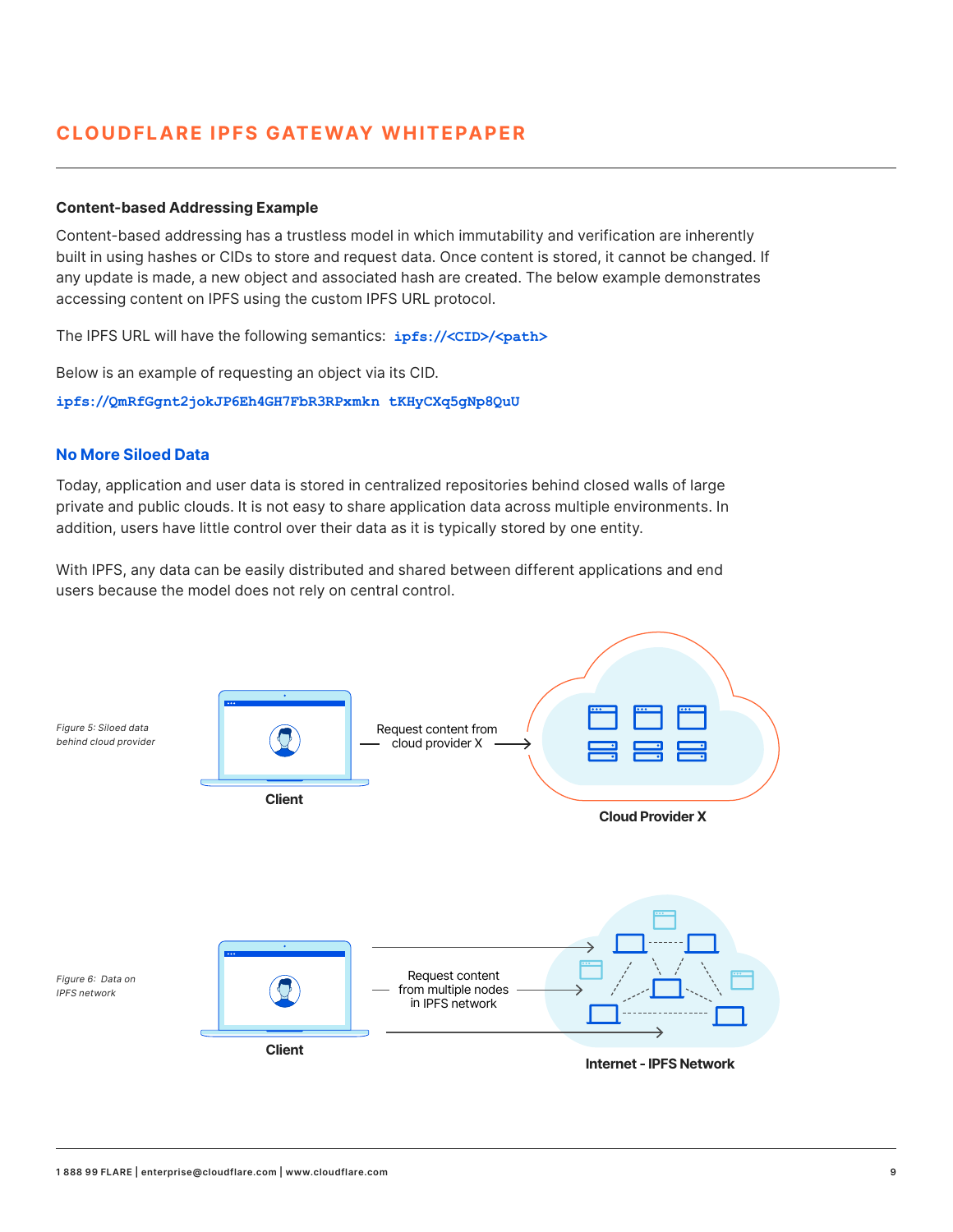#### **Locality/Performance**

IPFS also has performance benefits:

- Since IPFS is a decentralized network consisting of a distributed file system, there is no central entity becoming a choke point to serve all requests for content. Instead, any node in the P2P network that has the content cached can serve it.
- Unlike HTTP, which downloads files from one server at a time, P2P networks like IPFS retrieve pieces of data for the requested content from multiple nodes at the same time, which can result in reduced costs and latency. This also makes it possible to efficiently distribute high volumes of data without duplication. P2P protocols such as bitTorrent have long shown the performance benefits of leveraging multiple nodes simultaneously for retrieving content.

Figure 7 and Figure 8 below depict a file being downloaded in the centralized model versus a file being downloaded in a P2P model like IPFS.

Note that IPFS uses a different protocol called Bitswap to discover, request, and receive block(s) of data for a given content/object with a unique hash. In short, Bitswap is a message-based protocol consisting of a core module for exchanging blocks of data. It is responsible for directing the requesting and sending of blocks of data to and from other peers in the network. Each IPFS node sends a list to peers of blocks it wants to receive. Whenever a node receives a block, it checks if any of its peers want the block and sends it to them.

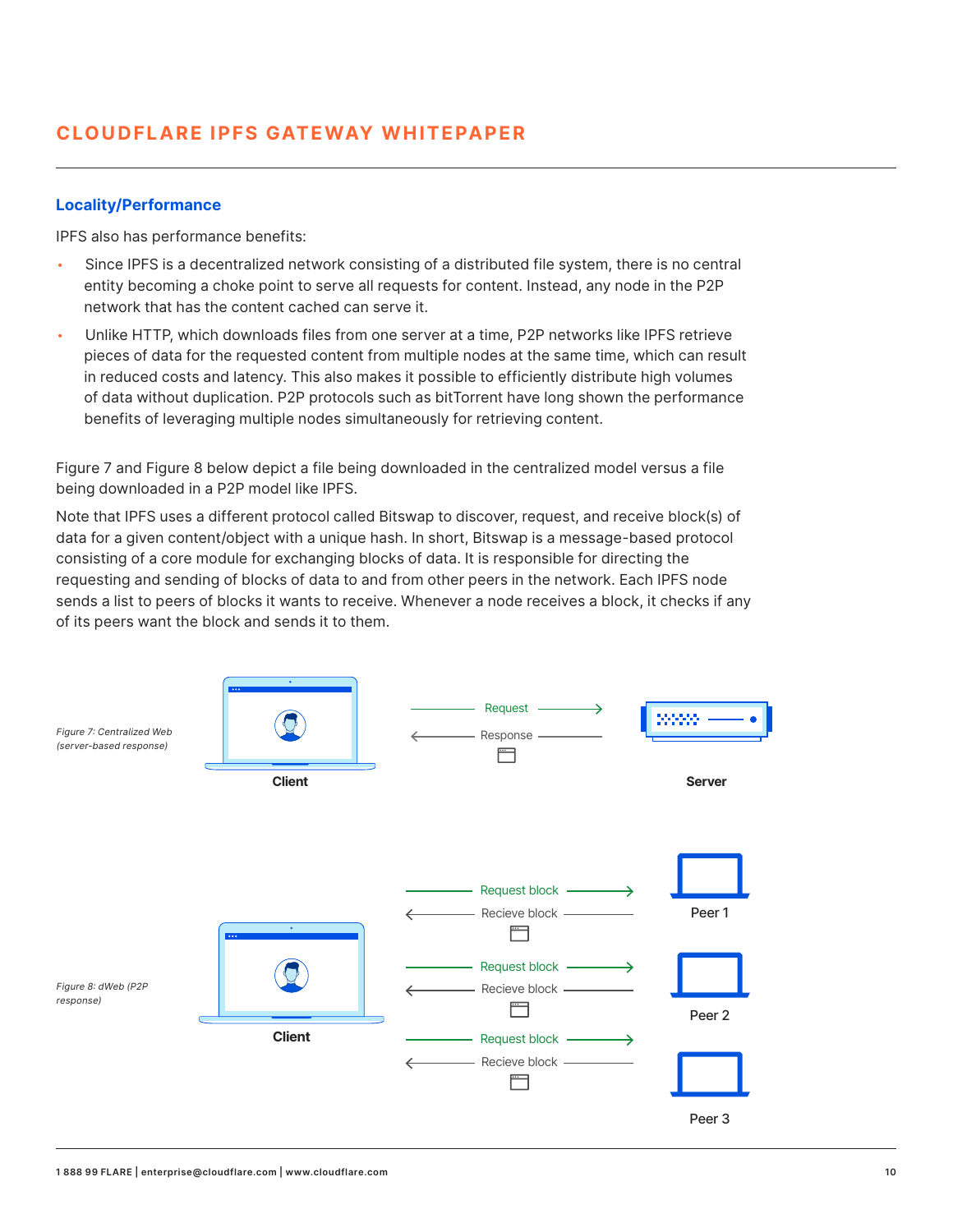#### **Deduplication / Efficient Storage**

IPFS inherently has deduplication built in, more efficiently using storage resources. There are several core actions IPFS takes here:

- IPFS does not store the same content twice  $-$  every content/object has a unique hash.
- IPFS chunks data into blocks, and as part of deduplication can leverage the same blocks if the content for those blocks has not changed. This is shown in the diagram below, where only the last block of updated content is uploaded.
- Content/data stored on IPFS is immutable, so an update involves the creation of new content/ object. As mentioned previously, there is some inherent deduplication due to how data is chunked and stored in IPFS. Additionally, using an add-on or version control system (VCS), it is possible to implement a robust version control in which only changes are uploaded on any content updates; the IPFS architecture makes this possible.



**IPFS Network**

Figure 9: IPFS - Updated or changed block is uploaded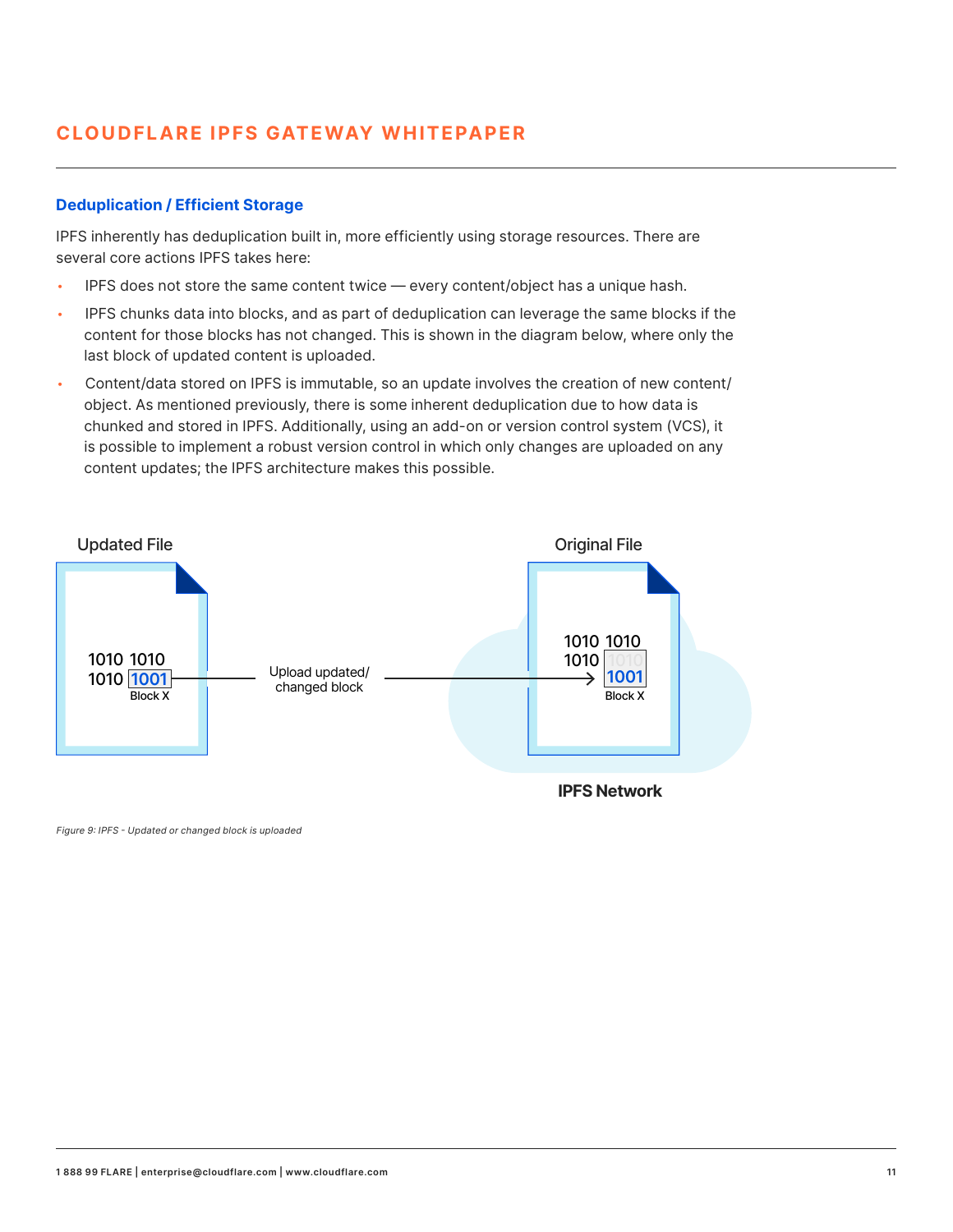## **Why Cloudflare IPFS Gateway?**

Today, IPFS has not yet reached the level of maturity of HTTP. For example, mainstream browsers do not yet support native IPFS networks and addressing. However, as described in this document, there are very clear benefits and advantages of using IPFS, and many companies have started to use it.

Cloudflare IPFS Gateway provides a bridge between the current Web 2.0 model and the new decentralized and trustless model of Web3. With Cloudflare IPFS Gateway, customers can start leveraging IPFS and make content on IPFS easily accessible via HTTP. One shortcoming of IPFS's content-based addressing is that hashes are difficult to remember. To help alleviate this shortcoming, customers can use Cloudflare DNS to map IPFS content to a domain name.

In short, Cloudflare IPFS Gateway allows customers to continue using HTTP while enjoying the benefits of IPFS. It allows for easy consumption for the larger user base using traditional web clients.

Another major benefit of Cloudflare IPFS Gateway is that it sits on Cloudflare's global Anycast edge network and inherits all associated benefits of reliability, security, caching, and performance.

#### **Cloudflare IPFS Gateway Capabilities**

Cloudflare IPFS Gateway provides the following capabilities:

**1. Ability to easily retrieve IPFS content:** Customers can easily access content on the IPFS network without having to deploy and secure their own IPFS nodes. Cloudflare's gateway leverages IPFS nodes on its own resilient and security-hardened network to retrieve IPFS content. Cloudflare IPFS gateway can be viewed as a cache in front of IPFS. The Cloudflare IPFS Gateway cannot be used to modify or remove content from the IPFS network.

**2. Ability to serve IPFS content through custom domain names:** IPFS supports using DNS to map easy-to-remember names to IPFS content. DNSLink is the protocol used to do so. Cloudflare supports DNSLink, allowing customers to serve IPFS content through their domain names.

**3. Leverage CDN for IPFS content (caching, performance, reliability):** When using the Cloudflare IPFS Gateway, customers get the additional benefit of using the Cloudflare CDN, which can cache IPFS content close to users, increasing overall performance.

**4. Single pane of glass for IPFS Gateway and Cloudflare security, reliability, and performance capabilities/products:** Customers can use IPFS Gateway and manage their full security model and additional Cloudflare reliability and performance capabilities/products through a single pane of glass.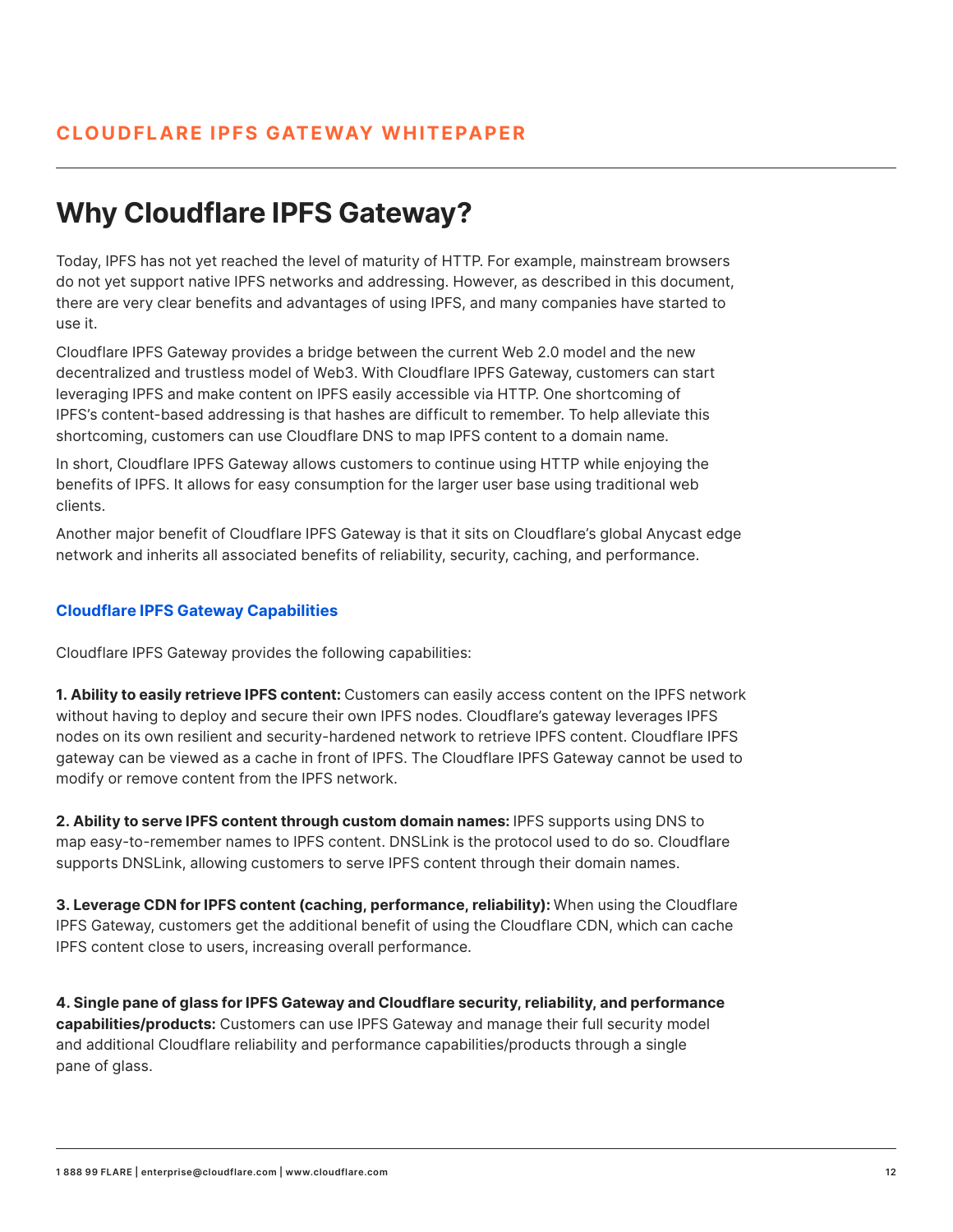#### **Benefits of Cloudflare IPFS Gateway**

Several benefits of using the Cloudflare IPFS Gateway are:

**1. Ease of Access:** An easy way to access content from the IPFS network that does not require installing and running any special software.

**2. Security:** Since users are not installing any software but instead leveraging the IPFS Gateway, the burden of security has been moved to Cloudflare, which uses its global Anycast infrastructure to provide enhanced security.

Cloudflare filters content of the HTTP interface similar to the current HTTP protection Cloudflare has been providing for years; this helps prevent distribution of malicious content.

Additionally, Cloudflare has implemented IPFS safemode — a node protection layer on top of the IPFS implementation used on all of its native IPFS nodes, providing the ability to prevent distribution of malicious content at the native IPFS level. More information on IPFS safemode can be found on Cloudflare's blog here.

**3. No maintenance/monitoring:** Since Cloudflare is providing a gateway to the IPFS network, there is nothing for customers to maintain. Cloudflare maintains and monitors security, reliability, and performance.

**4. Reliability:** Cloudflare's global Anycast network for the IPFS Gateway provides a high level of reliability and availability.

**5. Performance:** Because the IPFS Gateway is on Cloudflare's edge network consisting of data centers in over 100+ countries, customers receive the benefit of performance.

With IPFS content caching, content can be served from a data center closest to the user.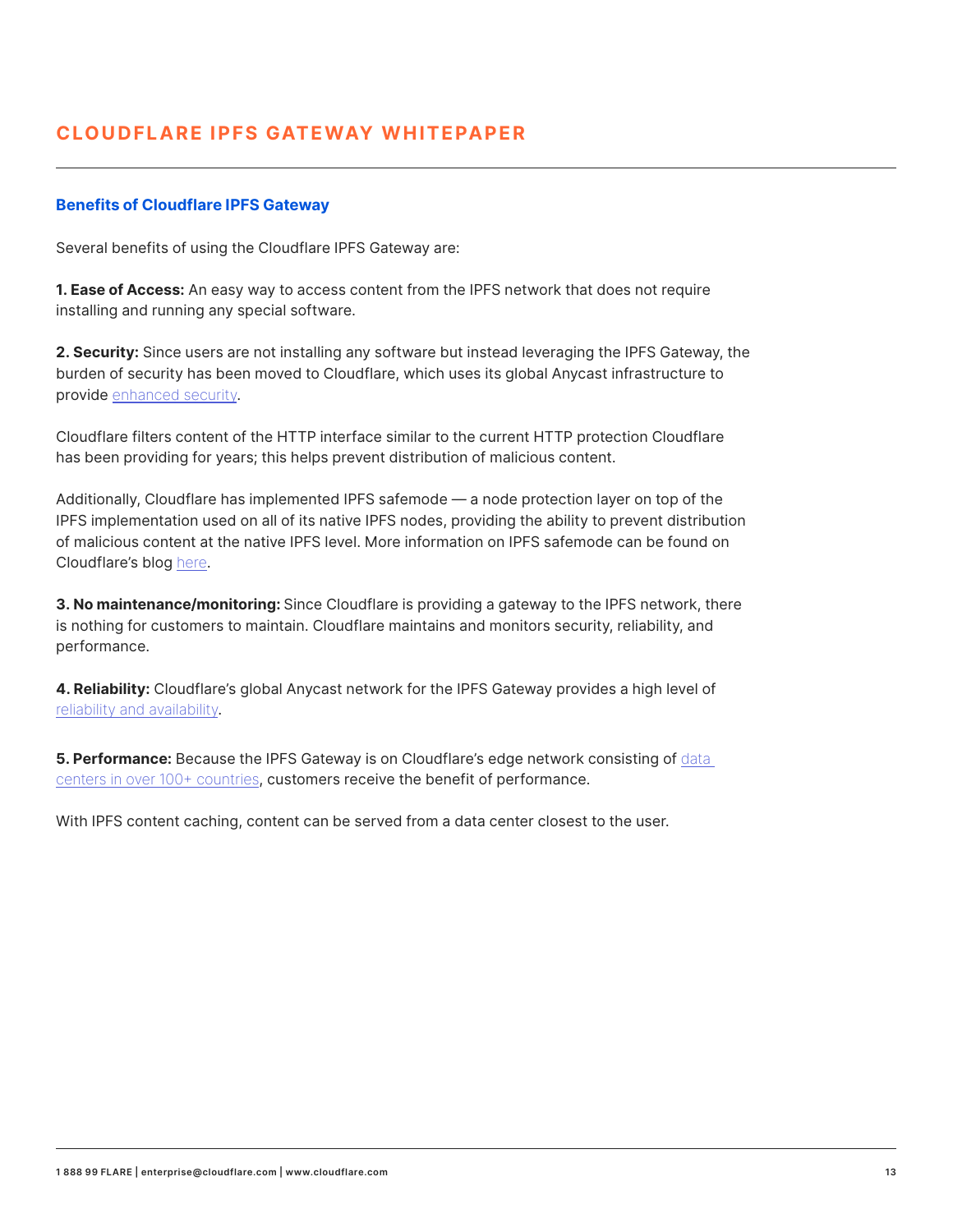### **Cloudflare IPFS Gateway architecture and design**

The Cloudflare IPFS Gateway provides an HTTP-accessible interface to IPFS, allowing users to easily retrieve IPFS content. The below diagram depicts the Cloudflare IPFS Gateway architecture.



Figure 10: Cloudflare IPFS Gateway in every data center

There are several important items to note:

- Within the DNS for the respective domain, a CNAME will automatically be created that points to ipfs.cloudflare.com.
- The IPFS gateway knows what content to serve when it receives a request for a given domain by looking up the value of the DNSLink TXT record for the associated domain.
- The Cloudflare IPFS Gateway has a Cloudflare Workers code component that runs on servers globally across Cloudflare data centers. These data centers are across 100+ countries, reaching 95% of the Internet-connected population globally within 50 ms, while providing 100Tbps of network capacity and DDoS protection capability.
- IPFS nodes run in every Cloudflare data center; the Cloudflare Workers code makes API calls to the local IPFS nodes which in turn can access the local IPFS blockstore.
- IPFS nodes within the local data center peer with other IPFS nodes within Cloudflare's network; the public IPFS network can be reached as needed.
- Since Cloudflare's network leverages Anycast, users will always access the data center closest to them. Additionally, the Anycast network ensures high availability and automatically reroutes to another data center in case of problems.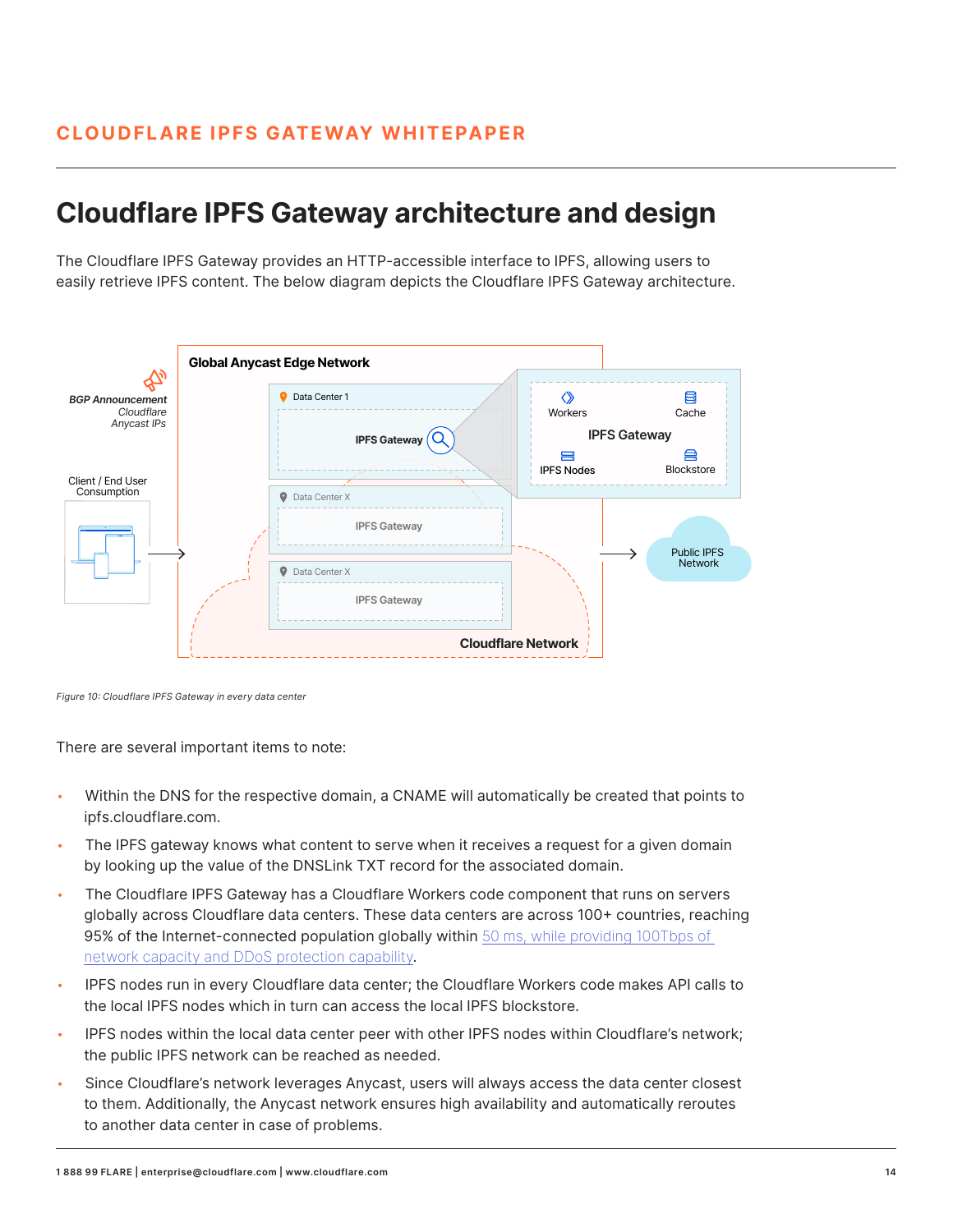#### **Traffic Flow**

Figure 11 describes the traffic flow as traffic hits the Cloudflare IPFS Gateway. A few important points to note:

- The CNAME record in the customer's DNS points to the Cloudflare IPFS Gateway URL. The request is sent to the closest data center and respective Cloudflare IPFS Gateway within Cloudflare's Anycast network.
- Cloudflare IPFS Gateway uses Cloudflare Workers and makes API calls to the local IPFS nodes. The local IPFS nodes request data from the local blockstore. If content is not cached in the local blockstore, content can be retrieved from other IPFS nodes within Cloudflare's network or the public IPFS network.
- Once the Cloudflare IPFS Gateway receives the response from the IPFS nodes, it will cache the content locally and respond to the initial request.



Figure 11: Traffic flow for Cloudflare IPFS Gateway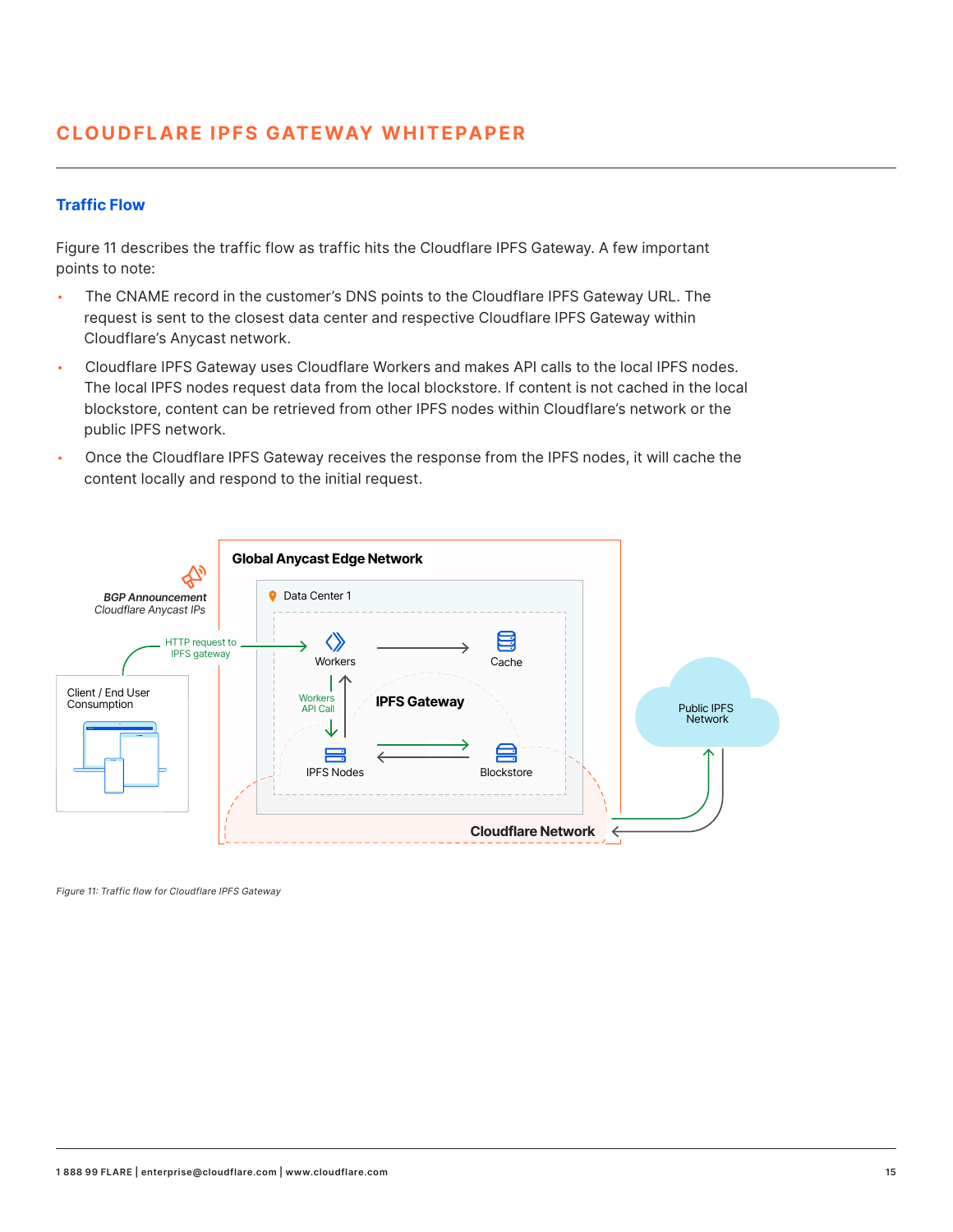#### **Caching IPFS Content**

Cloudflare leverages its global network and caching infrastructure for caching IPFS content closest to the user and improving performance. As shown in the above diagram, IPFS Workers caches the IPFS content once received. Figure 12 demonstrates the traffic flow when a new request comes in for the same IPFS content. Note that Workers does not need to make another API call to the local IPFS nodes, because the IPFS content is already cached from the prior client request. This cuts latency and thus improves overall performance.

The Cloudflare IPFS Gateway leverages the Workers API to write to the Cloudflare cache. The maximum age of cached items is 1 day or 86,400 seconds. Upon receiving a content request, the Cloudflare IPFS Gateway will always check the DNSLink record and respective hash to ensure the cached content is the latest.

Workers API caches content in the Cloudflare Cache and the local IPFS node also caches content to its local blockstore. The maximum age of IPFS content in the blockstore is 30 days.



Figure 12: Cloudflare IPFS Gateway using local cache on second request for same content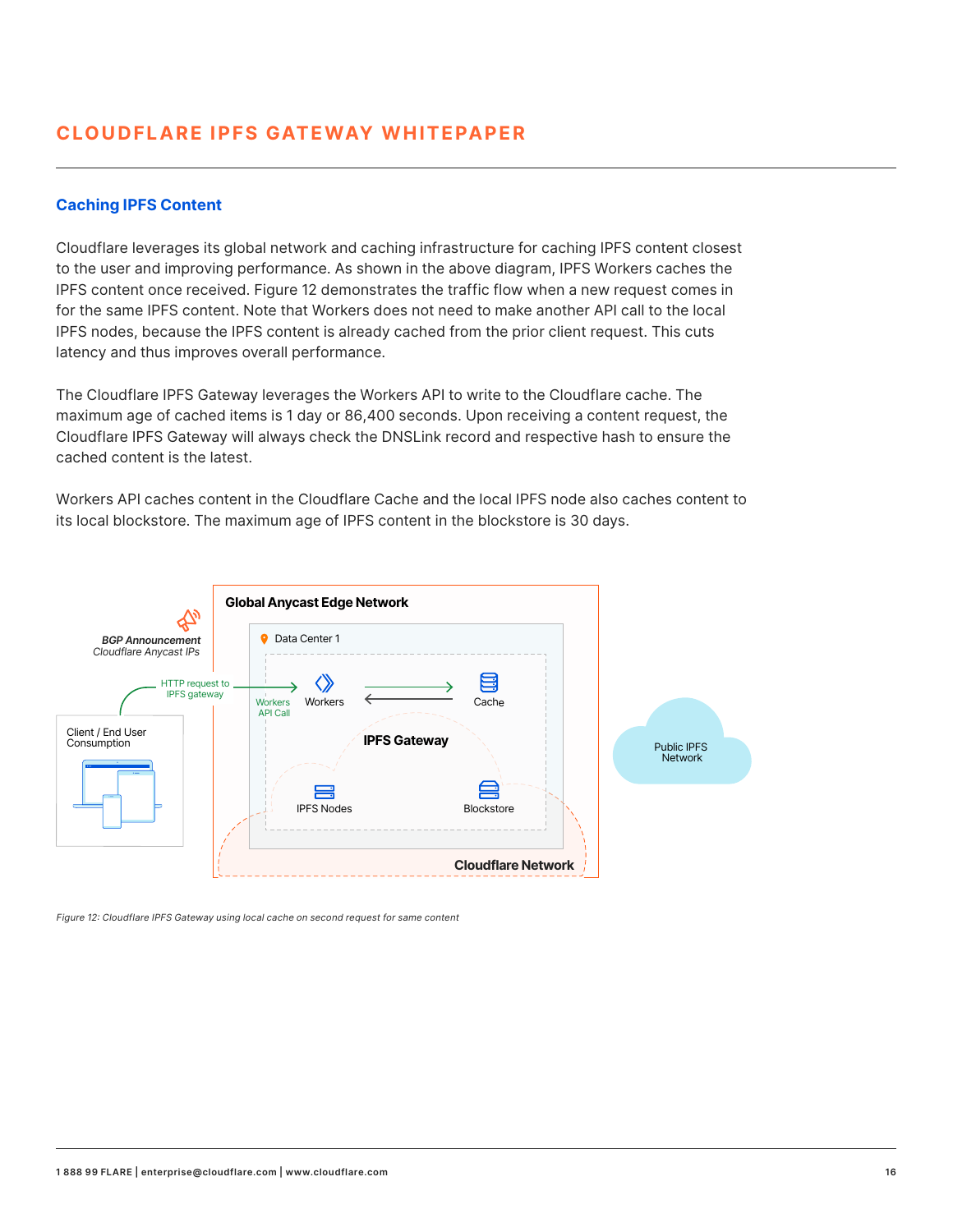## **Summary**

IPFS is the storage layer of Web3. It resolves several challenges with the current Web 2.0 model by enabling a decentralized hosting and trustless model. Cloudflare IPFS Gateway bridges between Web 2.0 and Web3 by employing an IPFS gateway accessible via HTTP, allowing users to easily retrieve IPFS content and serve IPFS content through custom domains. With Cloudflare IPFS, customers do not need to deploy and monitor IPFS nodes in order to leverage IPFS. Additionally, customers benefit from the reliability, security, and performance of the Cloudflare network.